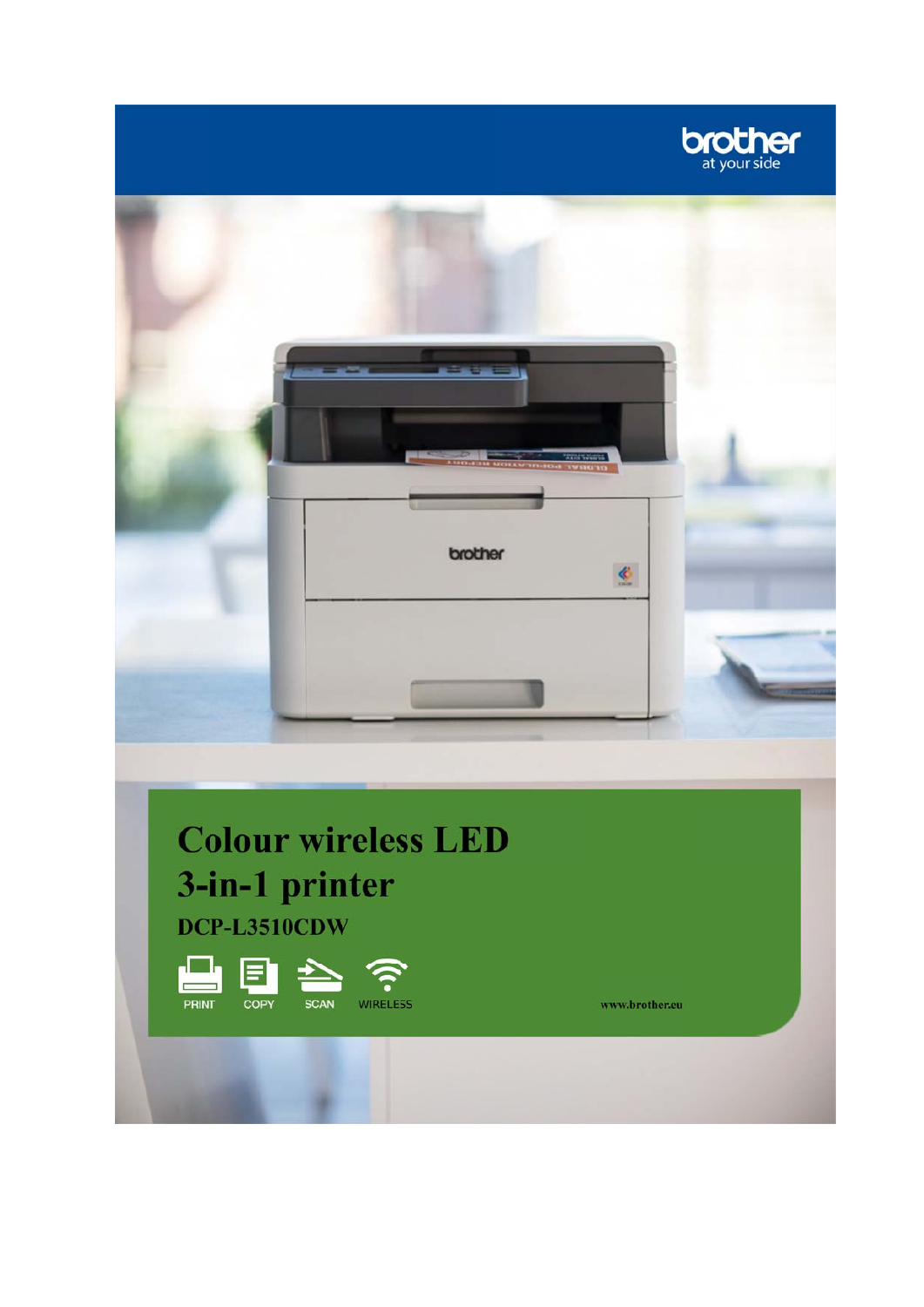# **Colour wireless LED** 3-in-1 printer

This quiet multifunction device offers fast print, copy and scan functions all in an efficient desktop unit. Straight from the box this machine can print up to 1,000 pages\* and offers time saving features including 2-sided printing, the ability to print straight from yo mobile, and spend less time refilling paper with the high capacity paper tray of 250 sheets.

## DCP-L3510CDW



| <b>Key Features:</b> |  |  |  |
|----------------------|--|--|--|
|                      |  |  |  |

- Fast print speeds of up to 18 pages per minute
- Large paper capacity of 250 sheets
- **Automatic 2-sided printing**
- **Wireless connectivity**
- **Easily print from your mobile or tablet**
- 512MB memory
- Up to  $1,000$  pages\* inbox toners

### Don't add to the office noise

Within a busy office environment, you don't need any additional noise to distract you from your work. The DCP-L3510CDW prints at industry leading speeds of up to 18 pages per minute in full colour at under 45dB which is quietest in its class, making it perfect for desktop working.

#### Add some colour to your business

Colour can be impactful, and even everyday business documents need a hint of colour.

The DCP-L3510CDW offers up to 2,400dpi print quality, and uses LED technology to produce high quality professional prints.

#### Easy to set up, easy to use.

This reliable desktop device is easy to use and simple to set up. With the large inbox toners giving you up to 1,000 pages straight from the box, your new machine is ready to use straight away.

#### Save time and money

These desktop devices are fast, reliable and great value. The built in 250 sheet paper capacity allows you to keep working longer without having to replenish the paper tray. By using the high yield supplies, you won't have to spend time changing your toner as often, as well as achieving a competitive cost per page for both colour and mono. By boosting productivity, and reducing any down time, your office can run more smoothly.



\* Approx declared yield value in accordance with ISO/IEC<br>19798

DCP-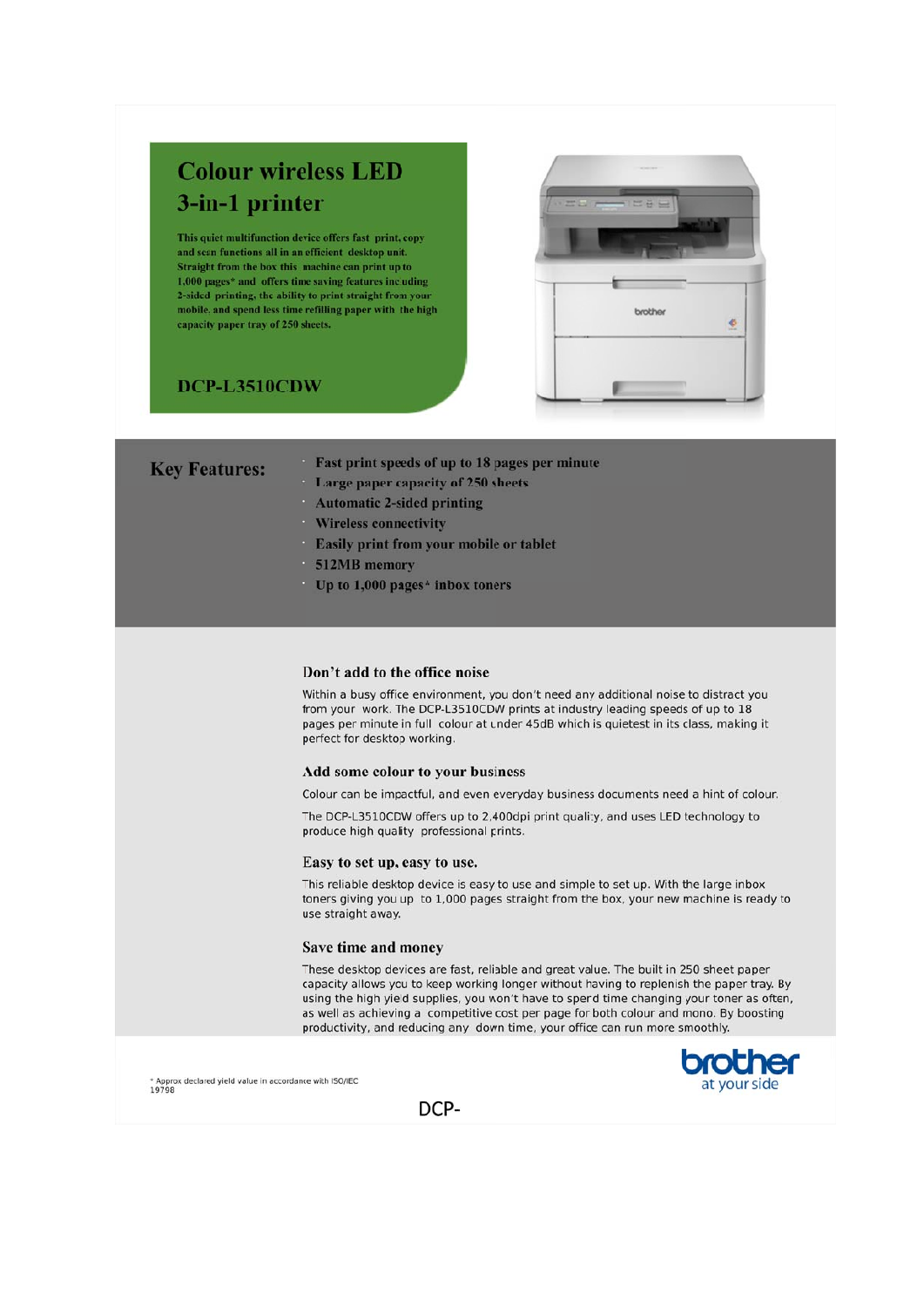| General                                                                                                                                                                                                                   | <b>Technology</b><br>Electrophotograp<br>hic LED<br>Processor<br>Cortex-A9 800MHz<br>Sub: ARM946<br>133MHz                                                                                                                                                                                                   | <b>Wireless Network</b><br><b>IEEE</b><br>802.11b/g/n<br><b>Control Panel</b><br>2 line LCD<br>Memory<br>512MB                                                                                                                                                                                                                                   | <b>Local Interface</b><br>Hi-Speed USB 2.0<br><b>Mobile Print</b><br>Print from your mobile<br>devices to your Brother<br>printer                                                                                                                                                                                                                                                              |
|---------------------------------------------------------------------------------------------------------------------------------------------------------------------------------------------------------------------------|--------------------------------------------------------------------------------------------------------------------------------------------------------------------------------------------------------------------------------------------------------------------------------------------------------------|--------------------------------------------------------------------------------------------------------------------------------------------------------------------------------------------------------------------------------------------------------------------------------------------------------------------------------------------------|------------------------------------------------------------------------------------------------------------------------------------------------------------------------------------------------------------------------------------------------------------------------------------------------------------------------------------------------------------------------------------------------|
| Print                                                                                                                                                                                                                     | Print Speed (A4)<br>Up to 18PPM<br>(Pages per<br>minute) Colour<br>& Mono<br>Print Speed 2-Sided (A4)<br>Up to 6 Sides per<br>minute Colour & Mono<br>Print on to both sides of<br>the paper<br>Automatically<br><b>Resolution</b><br>2,400 dpi (600 x 2400)                                                 | <b>Quiet Mode</b><br>A mode to reduce the<br>printing noise by<br>reducing the print speed<br>to 12ppm<br><b>FPOT</b> (First Print Out Time)<br>Less than 15.5 seconds<br>from ready mode<br><b>Warm Up Time</b><br>Less than 28 seconds<br>from sleep mode<br><b>Print Languages</b><br>PCL6, BR-Script3<br>PDF Version 1.7,<br>XPS Version 1.0 | <b>Embedded Fonts (PCL)</b><br>73 scalable fonts,<br>12 bitmap fonts<br><b>Embedded Fonts (Postscript)</b><br>66 scalable fonts<br><b>Embedded Barcodes (PCL)</b><br>*Code39, Interleaved 2<br>of 5, FIM (US-PostNet),<br>Post Net (US-PostNet),<br>EAN-8,<br>EAN-13, UPC-A, UPC-E,<br>Codabar, ISBN<br>(EAN), ISBN (UPC-E),<br>Code128<br>(set A, set B, set C),<br>EAN128 (set A, set B, set |
| <b>Printer Functions</b>                                                                                                                                                                                                  | N-up Printing3<br>Reduce up to $2, 4, 9$ ,<br>16 or 25 A4 pages<br>into just<br>one A4<br>page<br>(Mac, up to 2, 4, 6,<br>9, or 16)<br><b>Poster Printing4</b><br>Enlarge 1 A4 page into a<br>poster using 4, 9, 16 or 25<br>A4 pages<br><b>Watermark Printing4</b><br>Watermark your<br>documents with      | <b>ID</b> Printing4<br>Add identification to your<br>printed documents (date &<br>time, short custom<br>message or<br>PC username)<br><b>Manual 2-Sided Print4</b><br>Manual 2-sided printing<br>(recommended for<br>media not<br>supported by automatic 2-<br>sided print)                                                                      | C), Code93,<br>GS1Databar, MSI<br><b>Booklet Printing4</b><br>Print documents in A5<br>booklet format using<br>automatic or manual 2-<br>sided print<br><b>Print Profiles3</b><br>Store your favourite<br>driver settings as<br>profiles to easily recall<br>them<br><b>Print Text In Black4</b><br>Converts all text in<br>your documents to<br>black when printed                            |
| <b>Printer Drivers</b>                                                                                                                                                                                                    | <b>Windows®</b><br>Windows <sup>®</sup> 10<br>(32 & 64 bit)<br>editions)<br>Windows® 8<br>(32 & 64 bit)<br>editions)<br>Windows <sup>®</sup> 7<br>(32 & 64 bit)<br>editions)<br>Windows <sup>®</sup> Server<br>2016<br>(32 & 64 bit)<br>editions) $*$                                                        | <b>Macintosh5</b><br>macOS v10.11.6,<br>10.12.x, 10.13.x<br>Linux <sub>5</sub><br>CUPS, LPD/LPRng<br>(32 & 64 bit editions)<br>printing only                                                                                                                                                                                                     | <b>PostScript Universal Printer</b><br>Driver <sub>5</sub><br>Driver for Windows®<br>that enables you to<br>print to any network or<br>locally-connected<br>Brother laser printer<br>that supports PostScript<br><b>PCL Driver5</b><br>Generic PCL XL driver<br>* Windows® Server supports network                                                                                             |
| 1 Approx declared yield value in accordance Wind BWAE® Server<br>19798. 2 Calculated with 80g/m <sup>2</sup> paper.<br>3 Windows® & Mac®<br>only. 4 Windows®<br>only.<br>s Optional download.<br>your print requirements. | Windows® Server<br>2012, 2012R2 &<br>2008R2*<br>2008<br>(32 & 64 bit)<br>editions $)*$<br>Maximum number of printed pages per month can be used to compare designed durability between like<br>Brother products. For maximum printer life, it is best to choose a printer with a duty cycle that far exceeds |                                                                                                                                                                                                                                                                                                                                                  | All specifications correct at the<br>time of printing and are subject<br>to change.<br>Brother is a registered trademark of<br>Brother Industries Ltd. Brand product<br>names are registered trademarks or<br>trademarks of their respective<br>companies.                                                                                                                                     |

DCP‐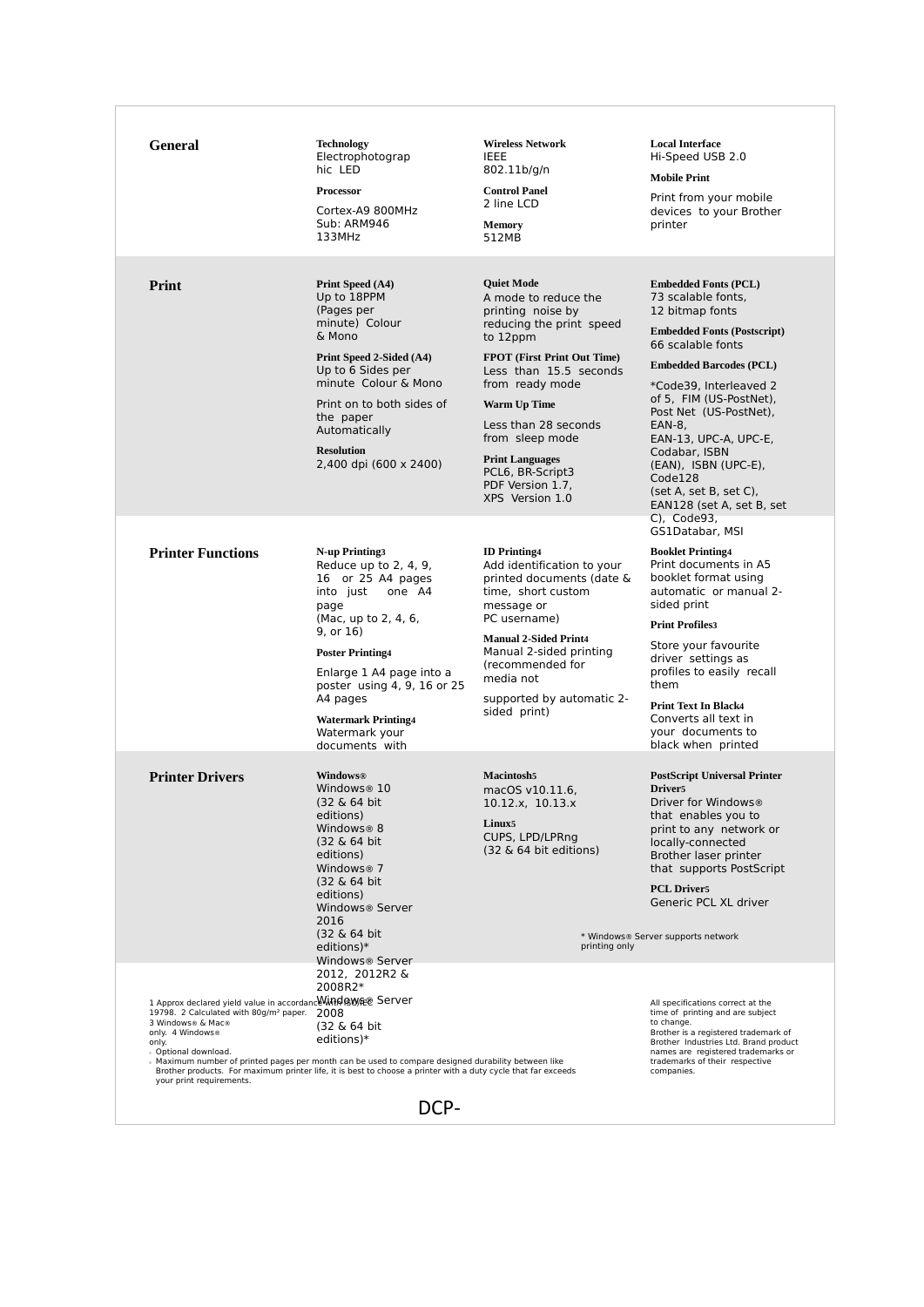| 1 Approx declared yield value in accordance with ISO/IEC<br>19798. 2 Calculated with 80g/m <sup>2</sup> paper.<br>3 Windows® & Mac®<br>only. 4 Windows®<br>only.<br>s Optional download.<br>your print requirements. | Maximum number of printed pages per month can be used to compare designed durability between like<br>Brother products. For maximum printer life, it is best to choose a printer with a duty cycle that far exceeds<br>DCP-                                                                                                                                                                                                                                           |                                                                                                                                                                                                                                                                                                                                                                                                                                                                          | All specifications correct at the<br>time of printing and are subject<br>to change.<br>Brother is a registered trademark of<br>Brother Industries Ltd. Brand product<br>names are registered trademarks or<br>trademarks of their respective<br>companies.                                                        |
|----------------------------------------------------------------------------------------------------------------------------------------------------------------------------------------------------------------------|----------------------------------------------------------------------------------------------------------------------------------------------------------------------------------------------------------------------------------------------------------------------------------------------------------------------------------------------------------------------------------------------------------------------------------------------------------------------|--------------------------------------------------------------------------------------------------------------------------------------------------------------------------------------------------------------------------------------------------------------------------------------------------------------------------------------------------------------------------------------------------------------------------------------------------------------------------|-------------------------------------------------------------------------------------------------------------------------------------------------------------------------------------------------------------------------------------------------------------------------------------------------------------------|
| Copy                                                                                                                                                                                                                 | Print Speed (A4)<br>Up to 18CPM<br>(Copy per<br>minute)<br>Colour & Mono<br><b>FCOT</b> (First Copy Time Out)<br>Less than 17.5 seconds<br>from ready mode Colour<br>& Mono<br><b>Resolution</b><br>Up to $600 \times 600$ dpi<br><b>Multi-Copying/Stack/Sort</b><br>Makes up to 99 copies of<br>each page / Stacks or<br>Sorts                                                                                                                                      | <b>Enlargement/Reduction</b><br>Ratio<br>Reduce<br>or<br>Increase<br>document sizes from 25%<br>400%<br>in<br>1%<br>to<br>increments<br>N in 1 Copying<br>Allows the user to<br>compress 2 or 4 pages<br>on to a single A4 sheet<br>2in1 ID Copying<br>Allows the user to copy<br>both sides of an ID card<br>to a single A4 sheet                                                                                                                                       | <b>Grey Scale</b><br>256 shades of grey (8)<br>bit)<br><b>Receipt Copying</b><br>Produces clearer<br>copies of receipts<br><b>Enlarge Text Copy8</b><br>Makes reading copied<br>documents easier if the<br>size of the text on the<br>original document is<br>small                                               |
| <b>Mobile and Web</b><br>Connectivity                                                                                                                                                                                | Plain & Recycled<br>paper (between 60<br>$-163g/m2)$<br><b>Brother iPrint&amp;Scan</b><br>(Android)<br>Print from, scan to, send<br>faxes, preview received<br>faxes, preview copies and<br>check the machine status<br>from an Android device<br><b>Brother iPrint&amp;Scan</b><br>(iPad / iPhone / iPod)<br>Print from, scan to, send<br>faxes, preview received<br>faxes, preview copies and<br>check the machine status<br>from an iPad / iPhone /<br>iPod Touch | slot: support for 1<br>evelope / sheet<br><b>Brother iPrint&amp;Scan</b><br>(Windows® Phone)<br>Print from and scan to a<br>smart phone running the<br>Windows <sup>®</sup> Phone<br><b>Operating System</b><br><b>Brother Print&amp;Scan</b><br>(Windows® $8,10 \& RT$ )<br>Print from and scan to a<br>Windows® 8,10 or<br>Windows RT Tablet<br><b>Google Cloud Print 2.0</b><br>Print most common file<br>types from any Google<br>Cloud Print enabled<br>application | <b>Apple AirPrint</b><br>Print from and scan to<br>common file<br>most<br>types from any AirPrint<br>enabled application<br><b>Brother Print Service Plugin</b><br>Print from Android devices<br>without a dedicated App<br>Mopria<br>Print most common file<br>types from Mopria<br>supported Android<br>devices |
| <b>Paper Handling</b>                                                                                                                                                                                                | <b>Paper Input</b><br>Standard Tray - 250<br>sheets Manual feed<br>slot - 1 sheet<br><b>Paper Output</b><br>150 sheets Face<br>Down $(80q/m2)$<br>1 sheet face-up<br>(straight paper<br>path)<br>Media Type & Weights<br><b>Standard Tray</b>                                                                                                                                                                                                                        | <b>Media Sizes Standard Trav</b><br>A4, Letter, A5, A5 (Long<br>Edge), A6, Executive<br>Media Type & Weights<br>2-Sided Print<br>Plain & Recycled<br>paper (between 60<br>$-163q/m2)$<br><b>Media Sizes 2-Sided</b><br>Print<br>A4<br><b>Envelope &amp; Label Printing</b><br>Yes, from the manual feed                                                                                                                                                                  | Media Type & Weights<br><b>Manual feed slot</b><br>Plain, Recycled, Bond,<br>Label,<br>Envelope paper<br>(between 60 -<br>163g/m2)<br><b>Media Sizes Manual feed</b><br>slot<br>Width 76.2 to 216 mm,<br>Length 116 to 355.6<br>mm Envelope; COM-10,<br>DL, C5, Monarch                                           |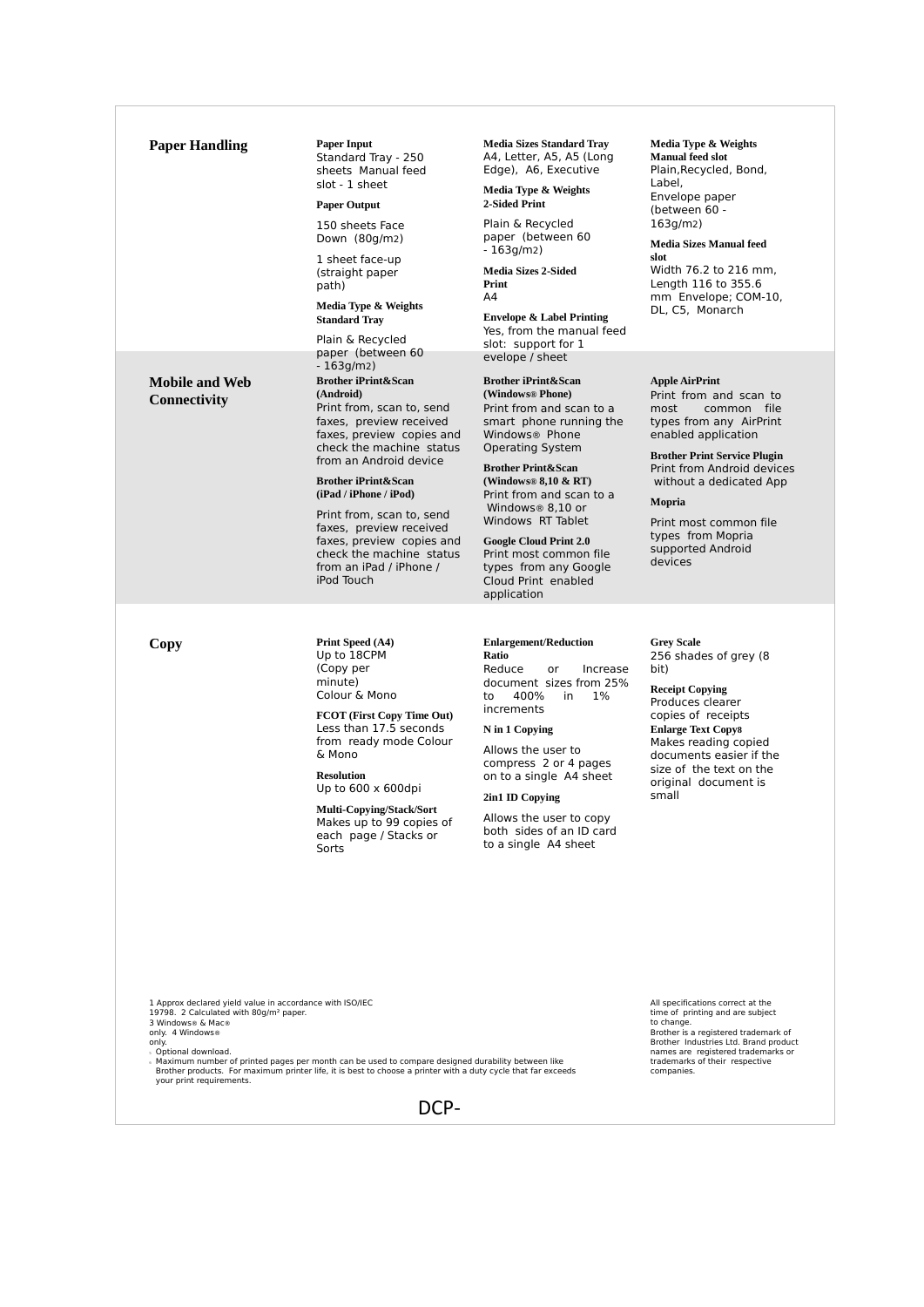| Scan                                                                                                                                                                                                                                                                                                                                                                                                                                                                                                                                                                                                                                                                                                                                                                                            | <b>Scanner Type</b><br>CIS (Contact Image<br>Sensor)<br><b>Colour &amp; Mono Scanning</b><br>Yes                                                                                                                                                                                                                                         | <b>Scan Resolution from</b><br><b>Scanner Glass</b><br>Up to $1,200x$<br>2,400dpi<br><b>Interpolated Scan</b><br><b>Resolution</b><br>Up to 19,200 x<br>19,200dpi                                                                                                                                                              | <b>Colour Depth</b><br>48 bit color Processing<br>(Input) 24 bit color<br>Processing (Output)<br><b>Grey Scale</b><br>16bit color Processing<br>(Input) 8bit color<br>Processing (Output)                                                                                                                        |  |
|-------------------------------------------------------------------------------------------------------------------------------------------------------------------------------------------------------------------------------------------------------------------------------------------------------------------------------------------------------------------------------------------------------------------------------------------------------------------------------------------------------------------------------------------------------------------------------------------------------------------------------------------------------------------------------------------------------------------------------------------------------------------------------------------------|------------------------------------------------------------------------------------------------------------------------------------------------------------------------------------------------------------------------------------------------------------------------------------------------------------------------------------------|--------------------------------------------------------------------------------------------------------------------------------------------------------------------------------------------------------------------------------------------------------------------------------------------------------------------------------|------------------------------------------------------------------------------------------------------------------------------------------------------------------------------------------------------------------------------------------------------------------------------------------------------------------|--|
| <b>Scanner Functions</b>                                                                                                                                                                                                                                                                                                                                                                                                                                                                                                                                                                                                                                                                                                                                                                        | <b>Scan to E-mail</b><br>Scan and share<br>documents via e-mail<br>server<br><b>Scan to OCR</b><br>Scan documents directly<br>into your word<br>processing application<br>for instant editing<br><b>Scan to Image</b><br>Scan into your preffered<br>image editing software<br><b>Scan to File</b><br>Scan to a file on your<br>computer | <b>Scan to Network Folder</b><br>Scan documents to a<br>nominated folder on<br>your network without<br>using a Windows PC<br><b>Scan to FTP</b><br>Scan documents directly<br>to a FTP server<br><b>Scan Profile3</b><br>Create up to 25 preset<br>network, FTP profiles for<br>an easy way to store<br>multiple scan settings | Scan to SharePoint4&7 Scan<br>documents directly into<br><b>SharePoint</b><br><b>Scan to Searchable PDF Scan</b><br>documents to searchable<br><b>PDF</b> files<br><b>Auto Deskew</b><br>Yes<br><b>Base Colour Removal</b><br>Yes<br><b>ID</b> Scan<br>Yes<br>1 to 2 Scan<br>Yes                                 |  |
| <b>Scanner Drivers</b>                                                                                                                                                                                                                                                                                                                                                                                                                                                                                                                                                                                                                                                                                                                                                                          | Windows®<br><b>TWAIN &amp; WIA</b><br>Windows <sup>®</sup> 10<br>(32 & 64 bit)<br>editions)<br>Windows <sup>®</sup> 8<br>(32 & 64 bit)<br>editions)<br>Windows <sup>®</sup> 7<br>(32 & 64 bit)                                                                                                                                           | <b>Macintosh5</b><br><b>TWAIN</b><br>macOS v10.11.6,<br>10.12.x, 10.13.x                                                                                                                                                                                                                                                       | Linux <sub>5</sub><br>SANE (32 & 64 bit)<br>editions)                                                                                                                                                                                                                                                            |  |
| <b>Fleet Management</b><br><b>Tools</b>                                                                                                                                                                                                                                                                                                                                                                                                                                                                                                                                                                                                                                                                                                                                                         | editions)<br><b>Unattended Installer4</b><br>Ability to centrally<br>deploy and customise<br>our drivers and<br>software<br><b>MSI</b> Installer4<br>Modular installers that<br>can be distributed<br>through Active<br><b>Directory</b> <sup>®</sup>                                                                                    | <b>BRAdmin Light4&amp;5</b><br>LAN/WAN<br>management<br>software<br><b>Embedded Web Server Web</b><br>based print management<br>software embedded onto<br>the device                                                                                                                                                           | <b>Driver Deployment Wizard4 &amp;5</b><br>Easily create print drivers<br>for hassle free<br>deployment over your<br>network<br><b>PrintSmart Cost Control</b><br>Monitor and control<br>printing costs for all<br>Brother and 3rd party<br>devices<br>For more information<br>on PrintSmart<br>Solutions visit: |  |
| www.brother.eu<br>1 Approx declared yield value in accordance with ISO/IEC<br>All specifications correct at the<br>19798. 2 Calculated with 80g/m <sup>2</sup> paper.<br>time of printing and are subject<br>to change.<br>3 Windows® & Mac®<br>only. 4 Windows®<br>Brother is a registered trademark of<br>Brother Industries Ltd. Brand product<br>only.<br>names are registered trademarks or<br>s Optional download.<br>trademarks of their respective<br>Maximum number of printed pages per month can be used to compare designed durability between like<br>Brother products. For maximum printer life, it is best to choose a printer with a duty cycle that far exceeds<br>companies.<br>your print requirements.<br>Requires Brother<br>Software.<br>» Must be web connected.<br>DCP- |                                                                                                                                                                                                                                                                                                                                          |                                                                                                                                                                                                                                                                                                                                |                                                                                                                                                                                                                                                                                                                  |  |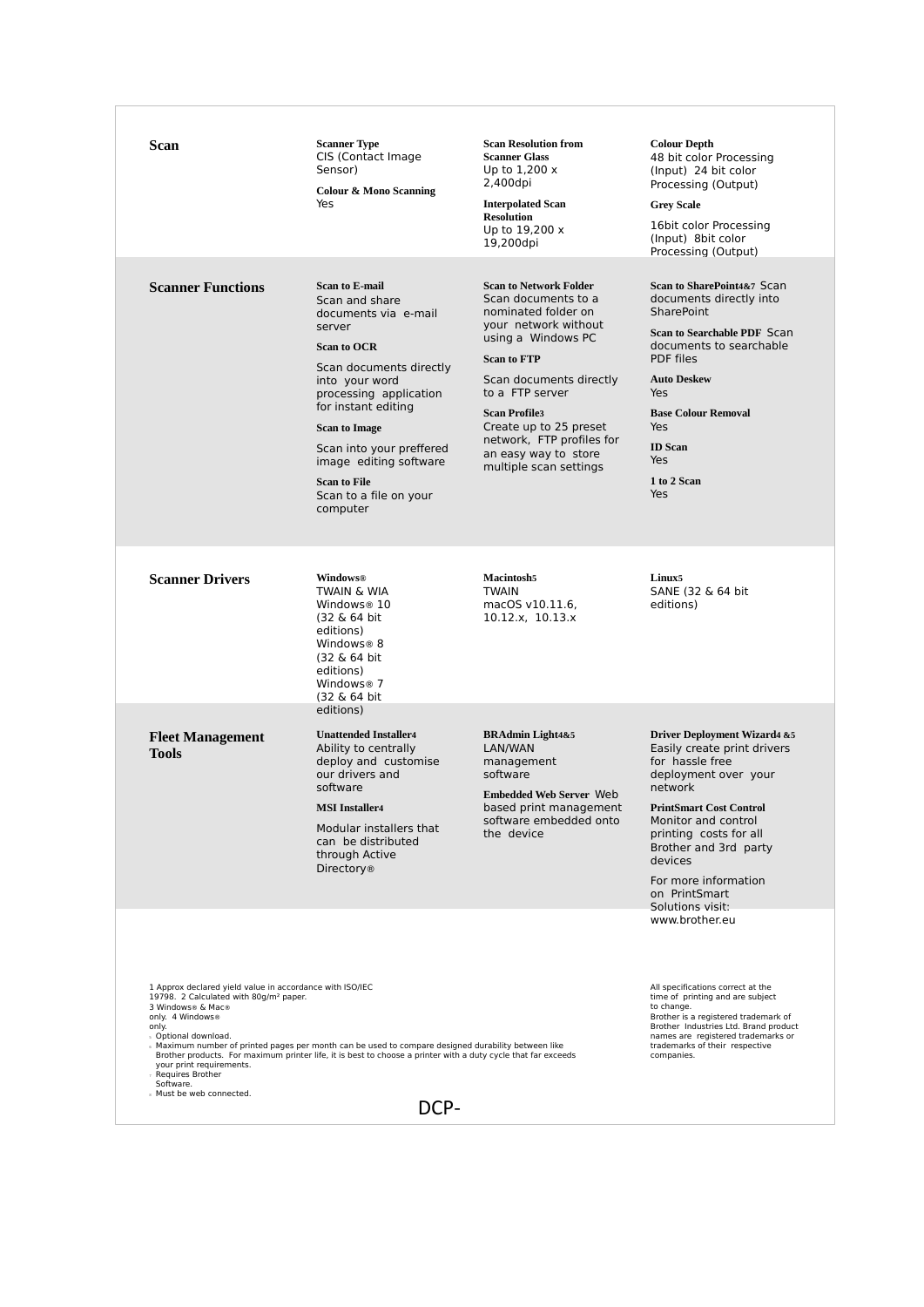| Software                                                                                                                                                                                                             | <b>Brother iPrint&amp;Scan</b><br>(Windows & Mac)5<br>Print from, scan to, send<br>faxes, preview received<br>faxes, preview copies and<br>check the machine status<br>from windows or macOS<br>PC                                                                                                                                                                                                                                                                                                                                                                                                                                                        | <b>Nuance® PaperPort 14 SE5</b><br>Document management<br>& sharing program                                                                                                                                                                                                                                                                                                                                                                                                                                                                                                                                                                                                                                                 |                                                                                                                                                                                                                                                                                                                                                                                                                                                                                                                                                                                                                                                                                        |
|----------------------------------------------------------------------------------------------------------------------------------------------------------------------------------------------------------------------|-----------------------------------------------------------------------------------------------------------------------------------------------------------------------------------------------------------------------------------------------------------------------------------------------------------------------------------------------------------------------------------------------------------------------------------------------------------------------------------------------------------------------------------------------------------------------------------------------------------------------------------------------------------|-----------------------------------------------------------------------------------------------------------------------------------------------------------------------------------------------------------------------------------------------------------------------------------------------------------------------------------------------------------------------------------------------------------------------------------------------------------------------------------------------------------------------------------------------------------------------------------------------------------------------------------------------------------------------------------------------------------------------------|----------------------------------------------------------------------------------------------------------------------------------------------------------------------------------------------------------------------------------------------------------------------------------------------------------------------------------------------------------------------------------------------------------------------------------------------------------------------------------------------------------------------------------------------------------------------------------------------------------------------------------------------------------------------------------------|
| <b>Network and Security</b>                                                                                                                                                                                          | <b>Wireless Network</b><br>IEEE 802.11b/g/n<br>(Infrastructure)<br>Mode)<br>IEEE 802.11g/n<br>(Wi-Fi Direct)<br><b>Wireless Network Security</b><br>WEP 64/128 bit, WPA-PSK<br>(TKIP/AES), WPA2-PSK<br>(AES)<br>*Wi-Fi Direct supports<br>WPA2-PSK (AES)<br>only.APOP,<br>POP before SMTP,<br>SMTP-AUTH, SSL/TLS (IPPS,<br>HTTPS, SMTP, POP), SNMP<br>v3 802.1x (LEAP, EAP-<br>FAST, PEAP, EAP-TLS, EAP-<br>TTLS).<br>Kerberos<br>Wi-Fi DirectTM<br>Print wirelessly without<br>having to go through a<br>wireless access point<br>(both automatic and<br>manual methods<br>supported)<br><b>Wireless Setup Support</b><br>Wi-Fi Protected Setup<br>(WPS) | IPv4<br>ARP, RARP, BOOTP, DHCP,<br>APIPA(Auto IP).<br>WINS/NetBIOS<br>name resolution, DNS<br>Resolv- er, mDNS, LLMNR<br>responder, LPR/LPD,<br>Custom Raw Port/<br>Port9100, SMTP Client,<br>IPP/ IPPS, FTP Client and<br>Server, CIFS Client,<br><b>TELNET Server,</b><br>SNMPv1/v2c/v3.<br><b>HTTP/HTTPS</b><br>server, TFTP client and<br>server, ICMP, Web<br>Services (Print/ Scan),<br><b>SNTP Client</b><br>IPv6<br>NDP, RA, DNS resolver,<br>mDNS, LLMNR responder,<br>LPR/LPD, Custom Raw<br>Port/Port9100, IPP/IPPS,<br><b>SMTP Client, FTP</b><br>Client and Server, CIFS<br>Client, TELNET Server,<br>$SNMPv1/v2c/ v3$ ,<br>HTTP/HTTPS server, TFTP<br>client and server, ICMPv6,<br>SNTP Client, Web Services | <b>E-mail Notifications</b><br>Automatically have the<br>device send e-mail<br>alerts when it requires<br>attention, such as when<br>the toner is low or<br>needs replacing<br><b>E-mail Reports</b><br>Receive usage reports<br>on a regular basis via<br>e-mail<br><b>Setting Lock</b><br>Secures access to the<br>devices control panel by<br>locking it<br><b>Secure Function Lock 3.0</b><br>Restrict access to<br>individual or groups of<br>users over a network. Can<br>be used with PC User<br>Login Names for up to 100<br>users<br><b>Secure Print</b><br>Protect print jobs with a 4<br>digit release code<br>required at the device in<br>order for them to be<br>printed |
| <b>Supplies and</b><br><b>Accessories</b>                                                                                                                                                                            | <b>Wireless Applications</b><br>Vertical Pairing<br><b>Inbox Toner</b><br>$1,000$ pages<br>C/M/Y/BK<br><b>Standard Yield Toner</b><br>1,000<br>Pages<br>C/M/Y/BK (TN-243)                                                                                                                                                                                                                                                                                                                                                                                                                                                                                 | (Print/Scan)<br><b>IP Filter</b><br><b>Hisst NieldyFright network</b><br>dseve PagesrBtannot<br><u>දියැලිලිපිලිගිපි</u> පිල්evice over<br>EntenNettwork24(The v4 only)<br>Drum Unit (DR-<br>243CL)<br>18,000<br>Pages (1                                                                                                                                                                                                                                                                                                                                                                                                                                                                                                    | Belt Unit (BU-223CL)<br>Approx.<br>50.000<br>$(2 \text{ page }$<br>pages<br>job)<br><b>Waste Toner Box (WT-</b><br>223CL)<br>50,000<br>Approx.<br>$(5$ page /<br>pages                                                                                                                                                                                                                                                                                                                                                                                                                                                                                                                 |
| <b>Dimensions and</b><br>Weights                                                                                                                                                                                     | <b>Without Carton (WxDxH)</b><br>410 x 475 x 368 mm<br>$-21.7kg$                                                                                                                                                                                                                                                                                                                                                                                                                                                                                                                                                                                          | page / job)<br><b>With Carton (WxDxH)</b><br>589 x 523 x 521 mm -<br>25.6kg                                                                                                                                                                                                                                                                                                                                                                                                                                                                                                                                                                                                                                                 | job)                                                                                                                                                                                                                                                                                                                                                                                                                                                                                                                                                                                                                                                                                   |
| 1 Approx declared yield value in accordance with ISO/IEC<br>19798. 2 Calculated with 80g/m <sup>2</sup> paper.<br>3 Windows® & Mac®<br>only. 4 Windows®<br>only.<br>s Optional download.<br>your print requirements. | Maximum number of printed pages per month can be used to compare designed durability between like<br>Brother products. For maximum printer life, it is best to choose a printer with a duty cycle that far exceeds                                                                                                                                                                                                                                                                                                                                                                                                                                        |                                                                                                                                                                                                                                                                                                                                                                                                                                                                                                                                                                                                                                                                                                                             | All specifications correct at the<br>time of printing and are subject<br>to change.<br>Brother is a registered trademark of<br>Brother Industries Ltd. Brand product<br>names are registered trademarks or<br>trademarks of their respective<br>companies.                                                                                                                                                                                                                                                                                                                                                                                                                             |

DCP‐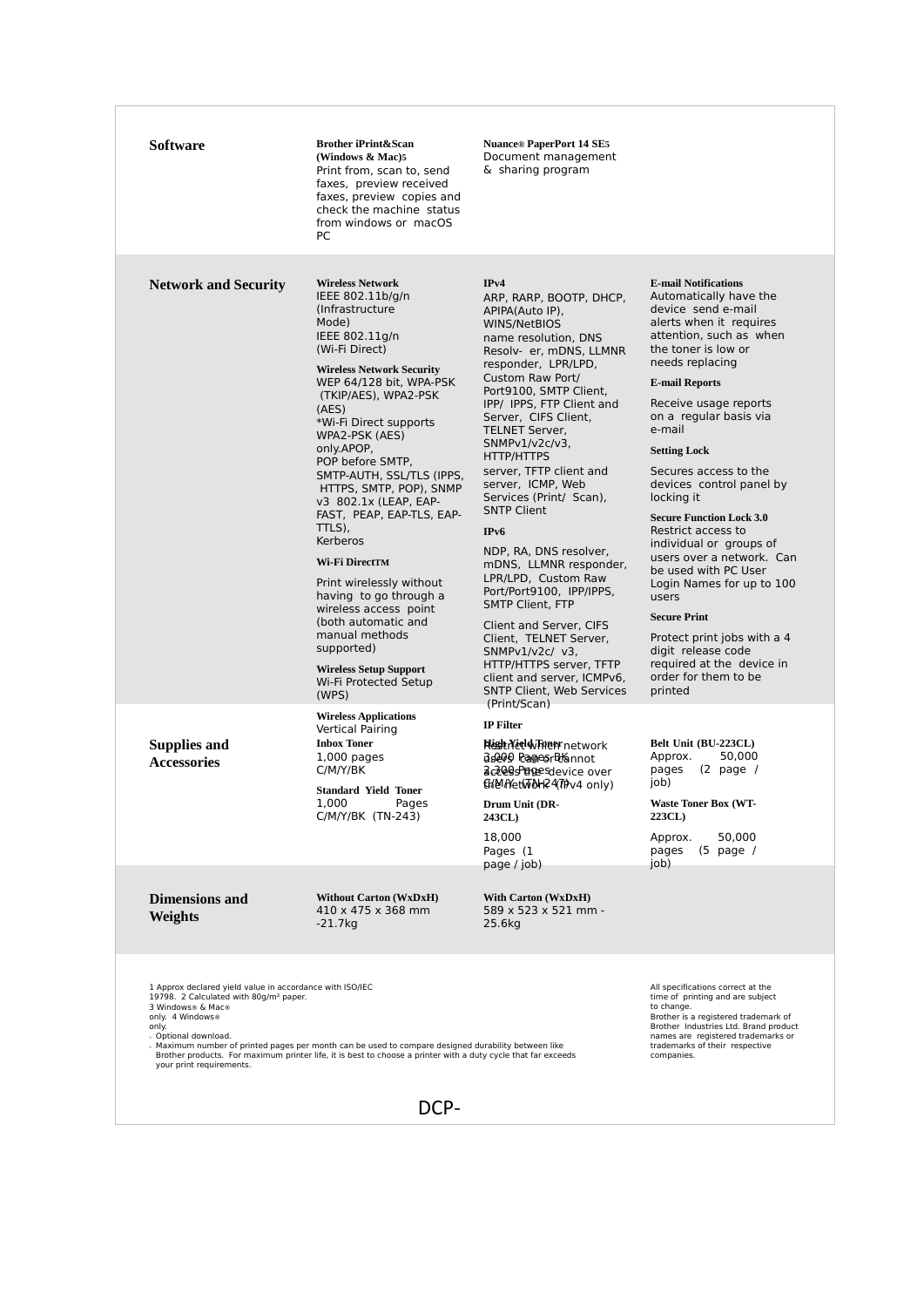| <b>Duty Cycles</b> | <b>Recommended Monthly</b><br>300 to 1,500 pages<br>monthly print volume                                                                                                                                                                                                                                                                                                                                                                               | <b>Maximum Monthly6</b><br>Up to 30,000 pages<br>monthly print volume                                                                                                                                                   |                                                                              |
|--------------------|--------------------------------------------------------------------------------------------------------------------------------------------------------------------------------------------------------------------------------------------------------------------------------------------------------------------------------------------------------------------------------------------------------------------------------------------------------|-------------------------------------------------------------------------------------------------------------------------------------------------------------------------------------------------------------------------|------------------------------------------------------------------------------|
| <b>Environment</b> | <b>Power Consumption Printing</b><br>- 400W, Ready - 80W,<br>Quiet Mode - 280W,<br>Sleep - 9.7W,<br>Deep Sleep - 1.2W, Off -<br>0.04W<br><b>TEC Value</b><br>0.9 kWh/Week<br><b>Sound Pressure Level</b><br>Printing - 45dB(A),<br>Ready - $33dB(A)$ ,<br>Ouiet Mode -<br><b>AddR</b> (Power<br>Printing - 5.92B(A)<br>Mono / 5.86B(A)<br>Colour<br>Ready - $4.67B(A)$ ,<br>Quiet Mode - 5.71B(A)<br>Mono / 5.73B(A) Colour,<br>Deep Sleep - Inaudible | <b>Power Saving</b><br>This enables the printer to<br>consume less energy<br>when not in use<br><b>Toner Saving</b><br>This reduces the toner<br>and helps to<br>usage<br>reduce the total cost of<br>printer ownership | <b>Energy Star</b><br>Yes<br><b>GS Mark</b><br>Yes<br><b>Eco Mode</b><br>Yes |